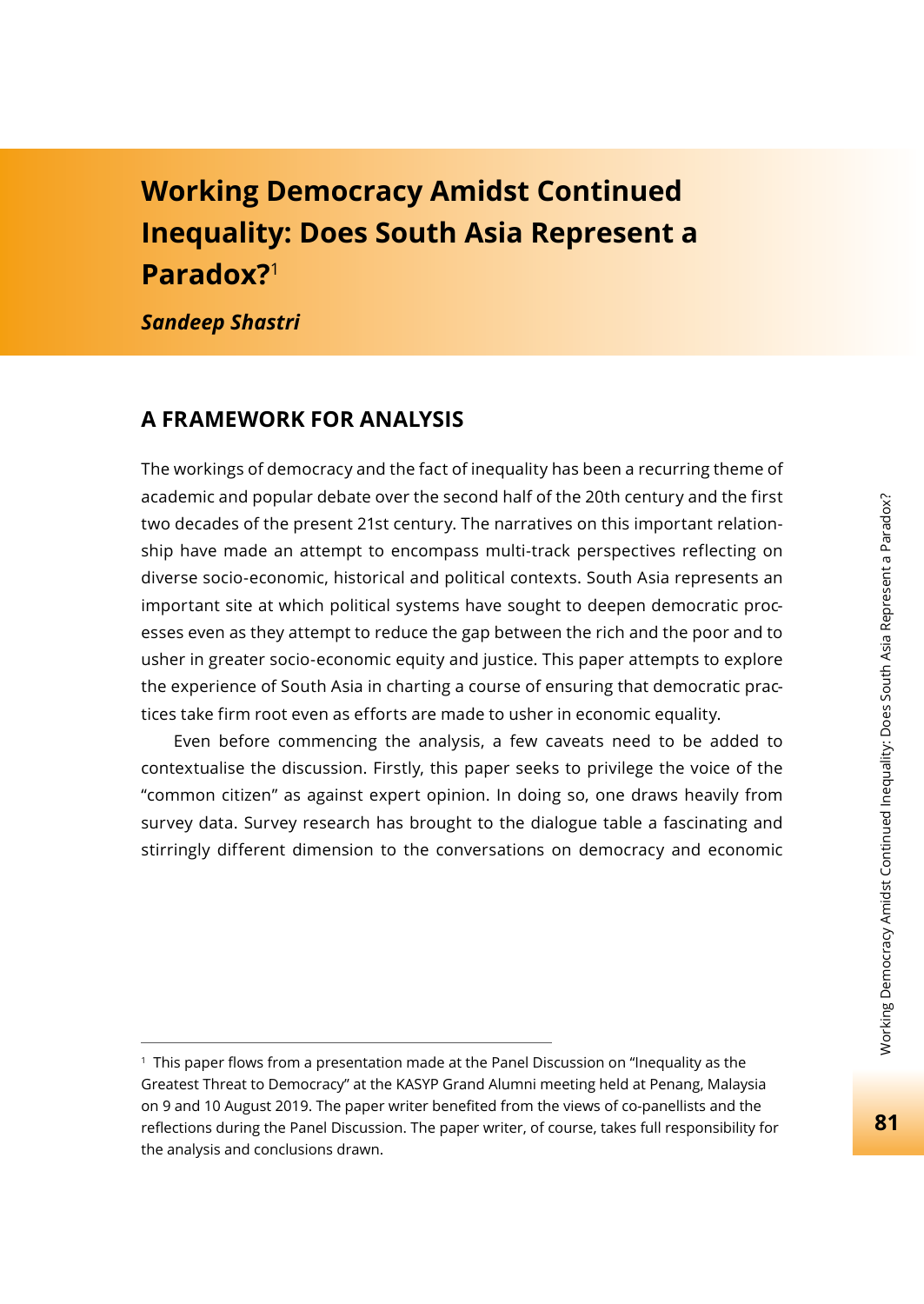equality<sup>2</sup> both globally and in the specific South Asian context. The concepts of democracy and equality are increasingly being re-worked keeping in mind the "vision" of citizens who constitute the core of any experiment with democracy. This allows for a citizen's perspective on equality to be reflected rather than a mere theoretical analysis of the concept from a purely academic perspective. Much of the data discussed in this paper flows from the State of Democracy in South Asia Study (SDSA).<sup>3</sup>

Secondly, this analysis is consciously grounded in an appreciation of the socioeconomic environment and political conditions that permeate South Asia. The paper compares the popular perceptions of democracy and the satisfaction with democracy on the one hand with the fact of the visible presence of poverty and inequality on the other.

Thirdly, the paper draws heavily on the SDSA data. This survey has been done in the five countries of South Asia – Bangladesh, India, Nepal, Pakistan and Sri Lanka. The analysis thus limits itself to these five countries of the South Asia region.

## **CONTEXTUALISING DEMOCRACY AND INEQUALITY**

The fight against inequality in the context of democracy and democratisation has led, in recent years, to an increasing focus on the emergence of the "rest of the world" (as against the Global North) as an important site for the practice of democracy,

<sup>2</sup> See for details Ronald Inglehart. 1997. *Modernization and post modernization: Cultural, economic and political change in 43 societies*. Princeton: Princeton University Press; Ronald Inglehart. 2003. *Human values and social change: Findings from the values survey*. Ann Arbor: University of Michigan; Ronald Inglehart and Christian Welzel. 2005. *Modernization, cultural change and democracy: The human development sequence*. Cambridge: Cambridge University Press; Michael Bratton and Robert Mattes. 2007. "Learning About Democracy in Africa: Awareness, Performance and Experience". *American Journal of Political Science* 51:1: 192- 217; Michael Bratton and Robert Mattes. 2001. "Support for Democracy in Africa: Intrinsic or Instrumental?". *British Journal of Political Science* 31:3: 447-74; Dieter Fuchs and Edeltrand Roller. 2006. "Learned Democracy? Support for Democracy in Central and Eastern Europe". *International Journal of Sociology* 36:3: 70-96; David Denemark, Robert Mattes and Richard G Niemi. eds. 2016. *Growing up democratic: Does it make a diff erence*. Boulder: Lynne Reinner; State of Democracy in South Asia. 2008. Delhi: Oxford University Press; Sandeep Shastri, Suhas Palshikar and Sanjay Kumar. 2017. State of Democracy in South Asia II. Bengaluru: Jain University Press.

<sup>&</sup>lt;sup>3</sup> Hereinafter referred to as the SDSA study. Data drawn from the State of Democracy in South Asia (SDSA) studies are an integral part of the Global Barometer Surveys (www. globalbarometer.net). SDSA is also known as the South Asia Barometer and the same is coordinated by Lokniti-CSDS (www.lokniti.org).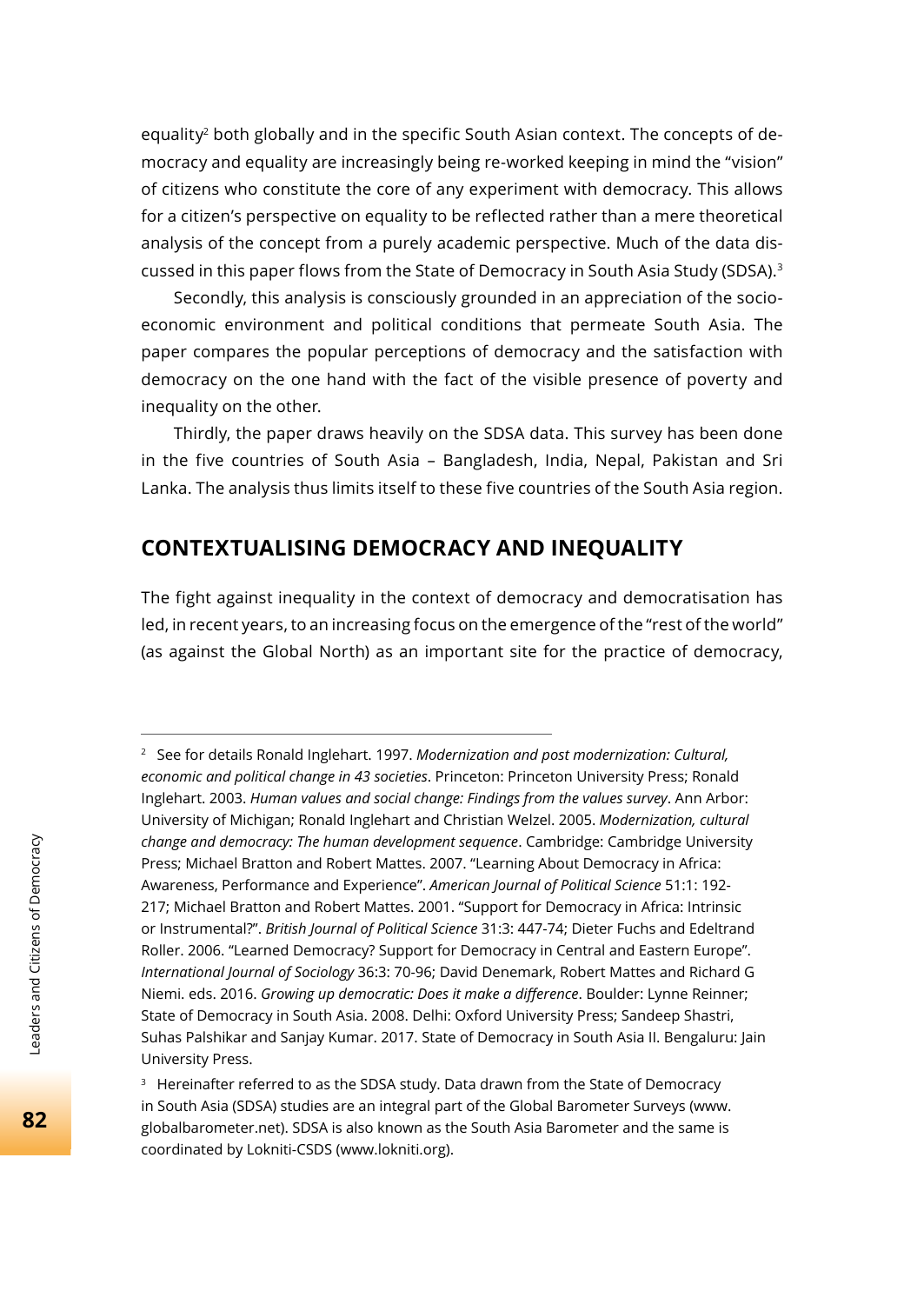development and governance.4 Many contemporary studies on democracy prefer to make a distinction (and search for the distinctive features or similarities) between "old" and "new" democracies. The onus often was on the "new" democracies to fall in line with the ways in which democracy is viewed, understood and practised in established democratic polities. Thus, for a long period of time, the conversations on democracy (and of course inequality) privileged the procedural dimensions of democracy as being the core of the "idea" of democracy. The newer studies of democracy allow one to look at possible ways in which the idea of democracy itself can be democratised and pluralised. This attempt consciously avoids the temptation of essentialising or overemphasising the differences in values as the main explanatory factor for understanding the different perceptions and conceptions of democracy. This attempt to "democratise the understanding of democracy"<sup>5</sup> implies that substance-based ideas of democracy and equality are now increasingly occupying the centre stage. The focus on "outcomes", as against (or alongside?) the "processes", has the potential of enriching the quality and content of contemporary debates on what constitutes democracy and the search for equality.

In the first SDSA Report it was highlighted that:

…democracy has come to stand for a substantive promise of rule by equal communities of citizens, and the well-being of all in terms of dignity and freedom from fear as well as want. This version pays less attention to some of the procedural aspects of democracy seen to be central to liberal, western democracies such as equal access to rule of law and to guard against the tyranny of the majority or a powerful minority.<sup>6</sup>

By seeking to go beyond the established "prism" of the Global North, the SDSA studies attempted to reflect on both the "idea" of democracy and development on the one hand and its "imagination" on the other and this has been a key focus of

<sup>4</sup> See for details State of Democracy in South Asia. 2008. Delhi: Oxford University Press; Sandeep Shastri, Suhas Palshikar and Sanjay Kumar. 2017. State of Democracy in South Asia II. Bengaluru: Jain University Press.

<sup>5</sup> See Suhas Palshikar and Sandeep Shastri. 2010. *Democratizing the meaning of democracy: Voices from south asia*. Paper presented as the Global Barometer Surveys Conference on "How People View and Value Democracy" held at Taipei, 15-16 October; Sandeep Shastri, Suhas Palshikar and Sanjay Kumar. 2017. State of Democracy in South Asia II . Bengaluru: Jain University Press; Sandeep Shastri. "India's Development Path: Prospects, Challenges and Implications for the Emerging World Order" in *From the western-centric to a post-western world: In search of an emerging global order in the 21st century*. Routledge. Forthcoming.

<sup>6</sup> SDSA. 2008. State of Democracy in South Asia. Delhi: Oxford University Press: 8.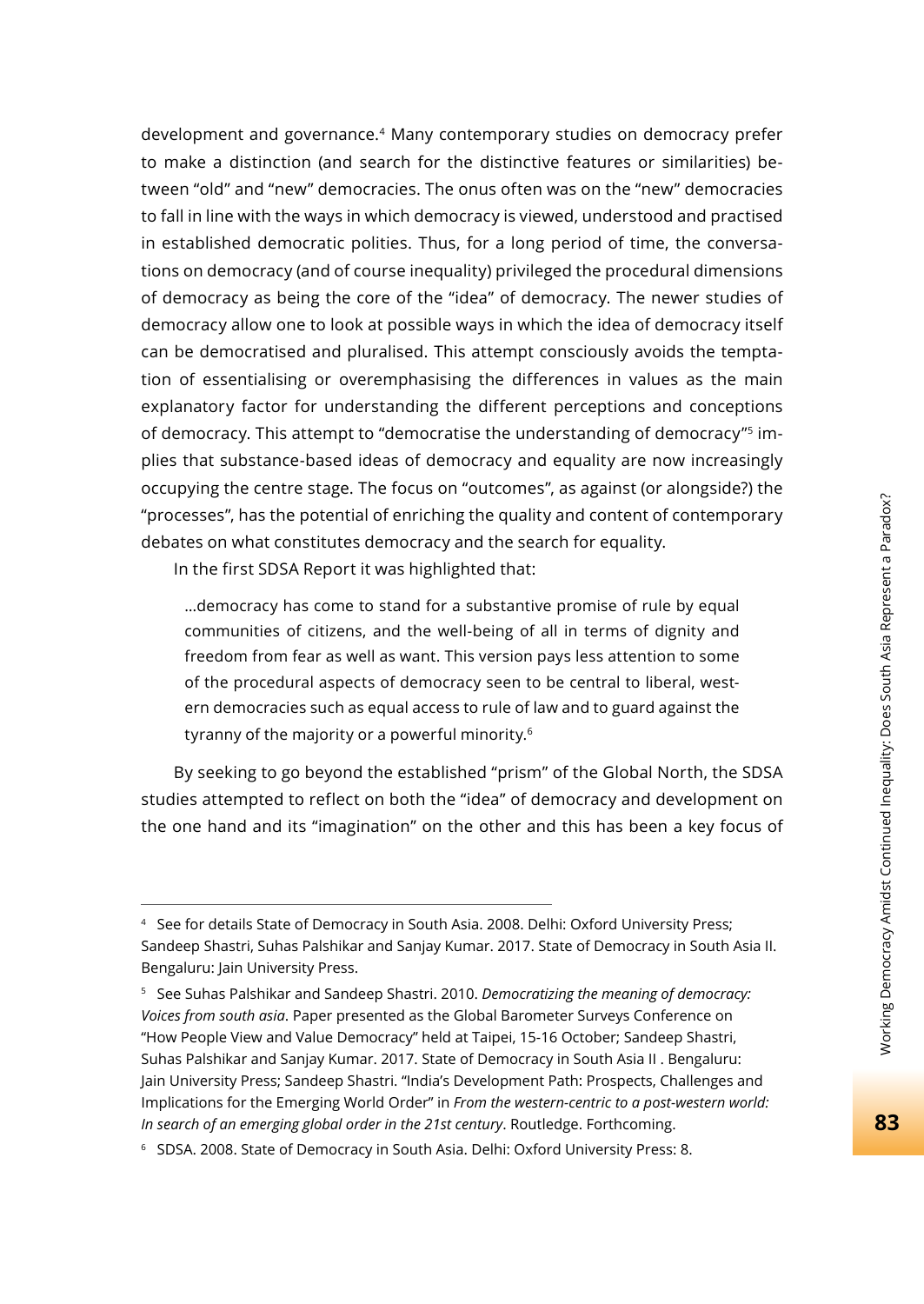analysis. The second SDSA report underscored the importance of the core concerns of countries in South Asia which are attempting to:

…achieve substantive outcomes (reduction of wealth inequality and provision of basic economic goods and services) while maintaining procedural institutions (regular elections based on universal adult suffrage, political participation and contestation) to produce an electorally legitimate government $<sup>7</sup>$ </sup>

The five countries of South Asia covered as part of this study do not fare very well in the global Human Development Index. In comparative terms, very limited improvement is recorded in the status and positions of these countries in global rankings. This is clear from the data outlined in Table 1.

|                   | 2019 | 2017 | 2006 |
|-------------------|------|------|------|
| <b>Bangladesh</b> | 135  | 135  | 137  |
| <b>India</b>      | 129  | 130  | 126  |
| <b>Nepal</b>      | 147  | 149  | 138  |
| <b>Pakistan</b>   | 152  | 150  | 134  |
| Sri Lanka         | 71   | 76   | 93   |

**Table 1: Human Development Index – South Asia.**

 Source: http://hdr.undp.org/en/content/2019-human-development-index-ranking; http://hdr. undp.org/en/composite/HDI/.

Further, the data also indicates that in the countries of South Asia, the efforts in the first decade and a half of the 21st century have led to visible results in the fight against poverty. The percentage of the population living below the poverty line in Bangladesh and India has fallen from just over one-third of the population (2004), to less than one fourth of the population (2017). Similarly Nepal, Pakistan and Sri Lanka have seen a fall in the percentage of the population living below the poverty line (See Chart 1).

7 Sandeep Shastri, Suhas Palshikar and Sanjay Kumar. 2017. State of Democracy in South Asia II. Bengaluru: Jain University Press: 16.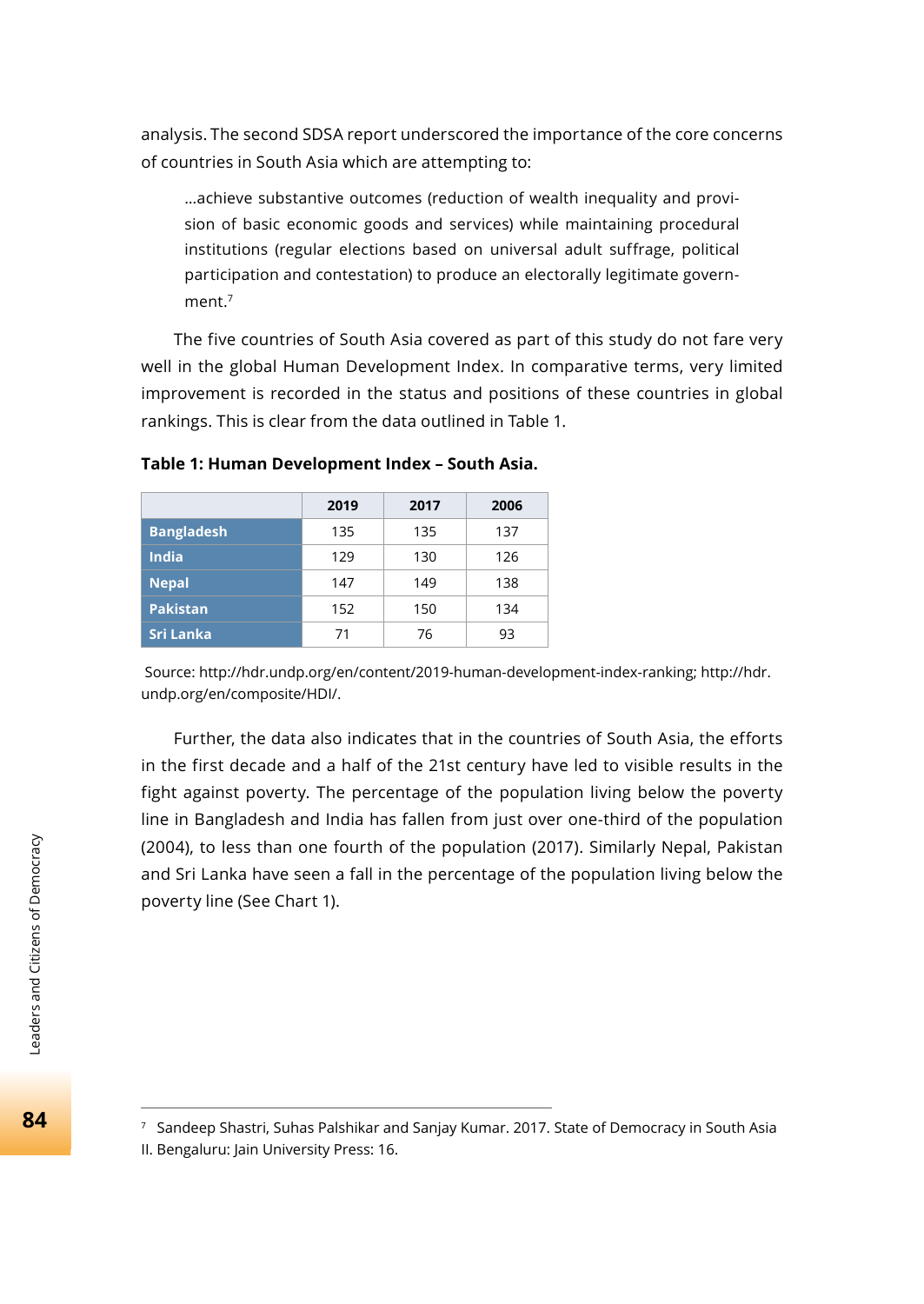

Source: https://www.worldbank.org/en/region/sar/overview.

The fact of economic inequality was clearly articulated by citizens of South Asia in the way they defined democracy.<sup>8</sup> In the second round of the SDSA study, close to four out of every ten respondents defined democracy in the language of justice and welfare (See Table 2). Another one in every five highlighted the procedural dimensions of democracy and just over three out of every ten defined democracy in the language of rights and freedom.<sup>9</sup> This finding was in line with what was reported in the first SDSA study.10

| Table 2: Defining Democracy - South Asia (figures in percentage). |
|-------------------------------------------------------------------|
|-------------------------------------------------------------------|

| <b>Welfare and Justice</b> | 38 |
|----------------------------|----|
| <b>Rights and Freedom</b>  | 31 |
| Procedural                 | フフ |
| <b>Peace and Security</b>  |    |
| Other                      | 5  |

Source: (SDSA 2017: 20).

In this sense, when over one-third of the respondents in South Asia privilege justice and welfare as representing the idea of democracy, this brings to the discourse

<sup>&</sup>lt;sup>8</sup> This analysis is based on the findings of an open-ended question asked in both rounds of SDSA: "According to you, what is democracy?".

<sup>9</sup> Sandeep Shastri, Suhas Palshikar and Sanjay Kumar. 2017. State of Democracy in South Asia

II. Bengaluru: Jain University Press: 20.

<sup>&</sup>lt;sup>10</sup> SDSA. State of Democracy in South Asia. Delhi: Oxford University Press, 2008.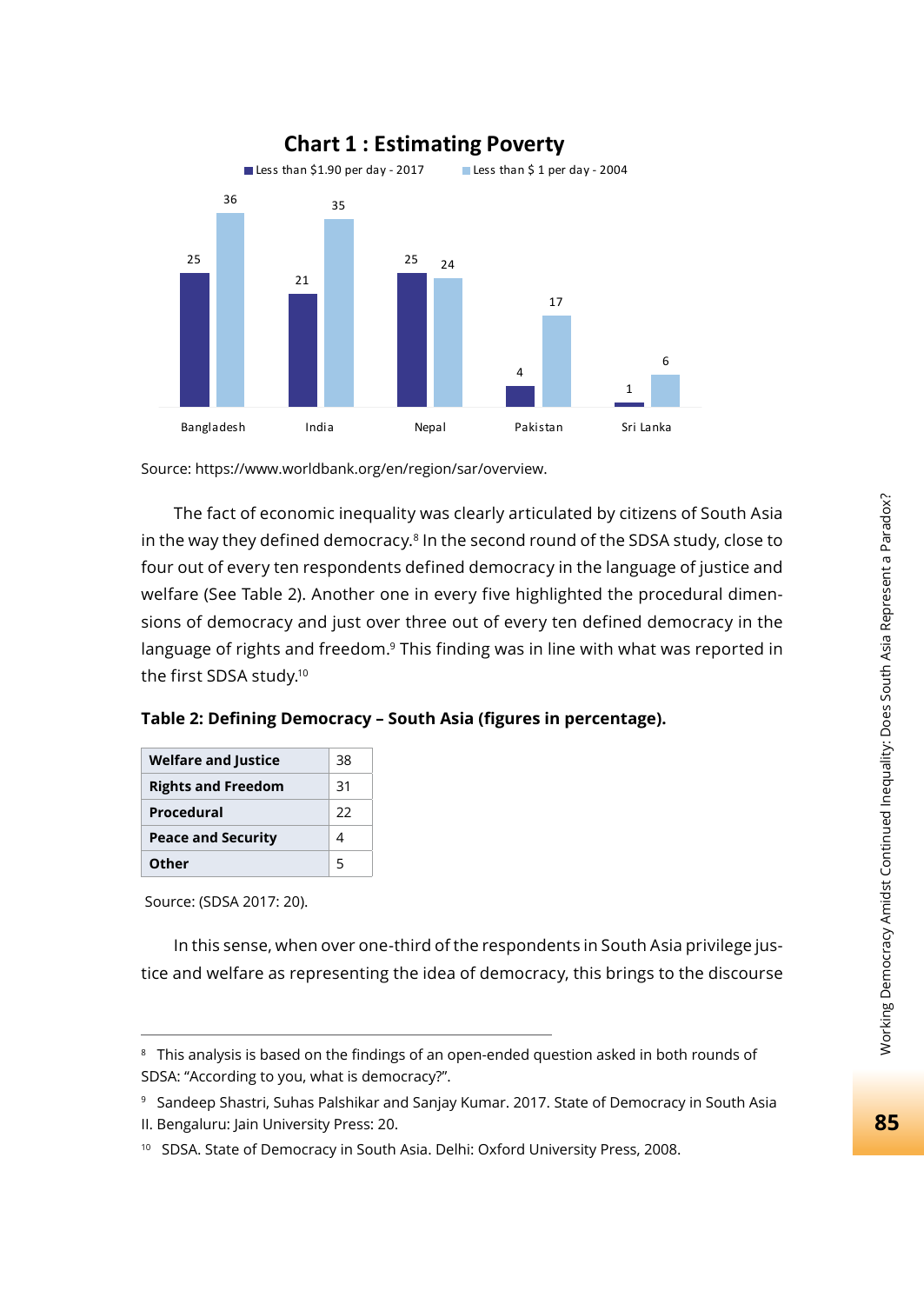on equality a specific focus. It is clear that the appreciation of democracy is shaped by the context of poverty and asymmetries of well-being. Hence, democracy is seen as a harbinger of welfare and fair distribution of resources. This expectation derives not so much from the procedural and "rule of law" dimensions of democracy but rather originates from the idea that democracy mandates that those in power use the instrumentality of governmental power for a positive intervention in the socio-economic dimensions of life in a given society. This understanding posits an interventionist and transformatory character in democracy.

The privileging of the welfare and justice dimensions of democracy needs to be seen against the backdrop of the fact of economic backwardness and poverty, high rates of unemployment and relatively poor performance on key social indicators like education, healthcare and life expectancy in the South Asia region. The popular perceptions of democracy are intrinsically linked to the citizens' expectations of the state. The centrality of the process of democratic governance merits elaboration as it appears to be at the core of both the successes and challenges of the developmental process. The SDSA Report highlighted that:

…a large segment of the society increasingly looks to the state as both a provider as well as a facilitator. For many, accessing the state for basic needs constitute the only choice and not one among a set of different options. In these circumstances, the responsiveness of the democratic state is critical to giving empirical meaning to the justice and welfare dimensions of democracy that citizens ... uphold and cherish. South Asia's democracy would surely face greater challenges of governance as (one) ... moves from mere welfare to expectations of well-being.<sup>11</sup>

Based on the analysis of survey data, this paper assesses the dynamics of democracy and inequality in South Asia. This region faces multiple challenges and striking the right balance between the multi-track expectations seems to be the biggest challenge to policy makers. The "principle" of democracy is often put to the test by the stark realities of the "fact" of inequality. Given the privileging of the welfare and justice dimensions of democracy, the corollary expectation of the state and its institutions is that they should ensure an element of sensitivity towards the aspirations of the people relating to their basic needs and well-being. The development strategies adopted by the state to give meaning to this popular aspiration lies at the core of the democracy-inequality debate in the South Asia region.

<sup>11</sup> Sandeep Shastri, Suhas Palshikar and Sanjay Kumar. 2017. State of Democracy in South Asia II. Bengaluru: Jain University Press: 10.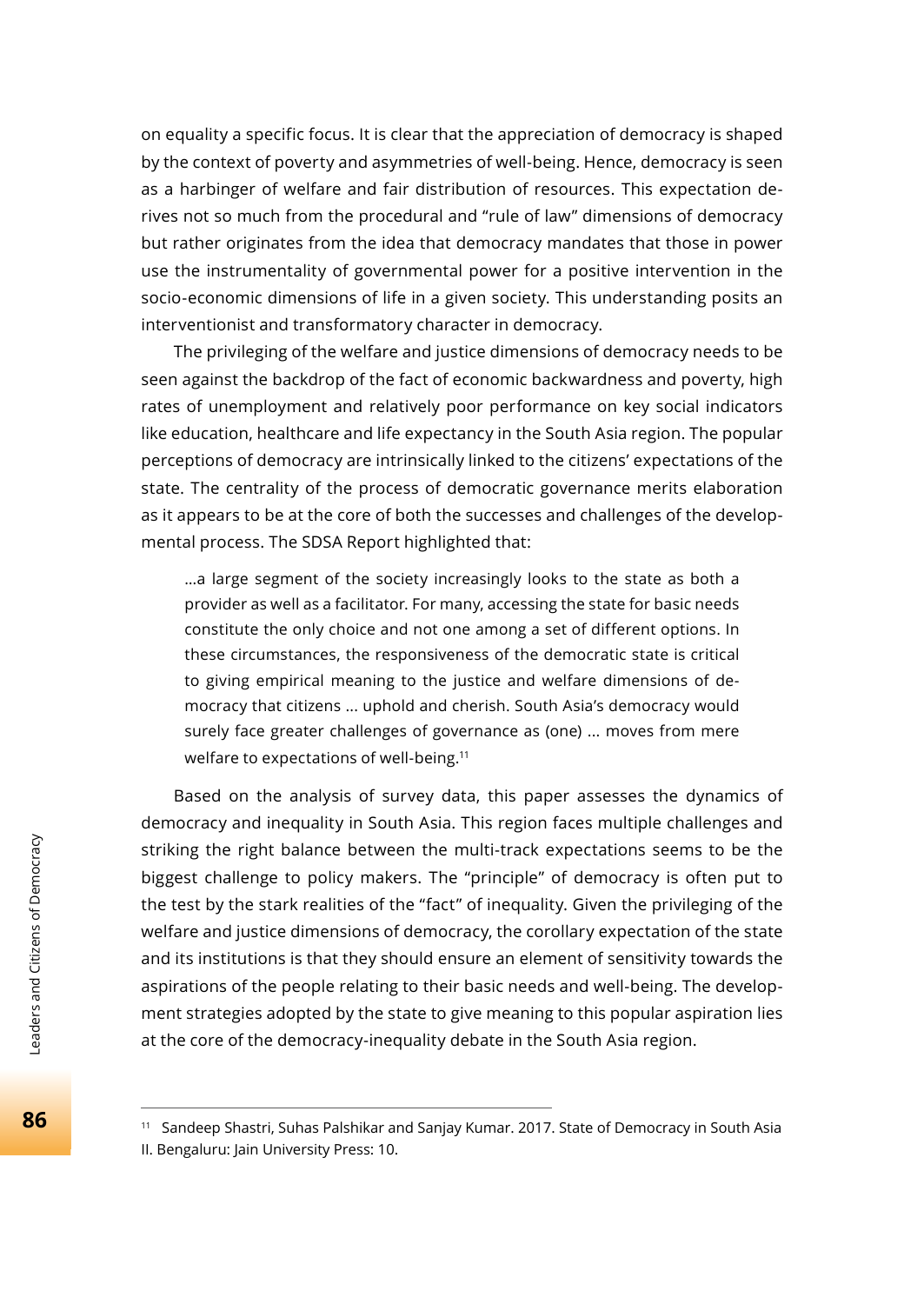## **INSTITUTIONALISING DEMOCRACY EVEN AS THE FIGHT FOR INEQUALITY CONTINUES**

The South Asia region is witness to a co-existence of the strengthening of "electoral democracy" and the "visible presence of inequality" in the social and economic spheres. While political freedoms are increasingly being asserted, the desire of sections of society to be given "freedom from want" continues to be unevenly met. South Asia has witnessed concerted efforts towards the institutionalising of democracy even as the "state inspired" and "society driven" fight against inequality continues. The question has often been raised as to whether the platform of democracy is perceived as the "ideal framework" for ensuring freedom from want and reducing the gap between the rich and the poor. Data from South Asia presents interesting insights on popular perceptions of democracy and support for democracy.

If one were to look at the support for democracy across the South Asia region, one notices significant variation in support for democracy across different socioeconomic categories. The economic status of the respondent had a clear impact on the intensity of their support for democracy.12 The lower a person's economic status was, the more intense their support to democracy was likely to be. Chart 2 indicates that more than half the respondents from the poorer sections of society endorsed democracy while a little less than one-third of the affluent segments from among the respondents took such a stand. As one moves from the poorer segments of society to the more affluent, the intensity of support for democracy witnesses a decline, as is evidenced in Chart 2.



All figures in percentage. Source: SDSA Data set, Lokniti-CSDS.

 $12$  The Class Index was prepared on the basis of the ownership of a combination of assets, self-declared economic status and education levels.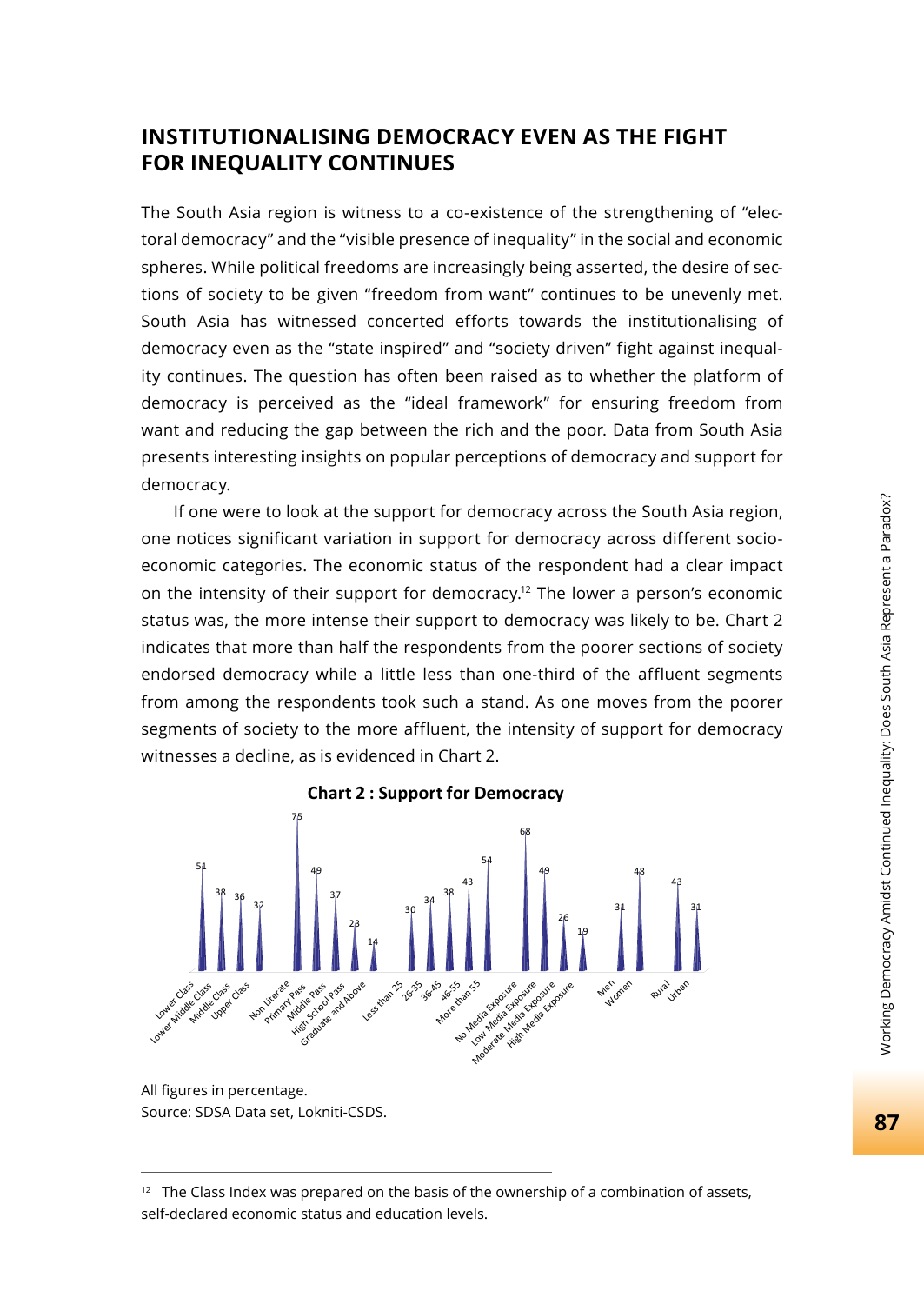A similar trend is noticed when one assesses the response of people based on their access to education. Those who did not have access to formal education and did not know how to read and write were more likely to support democracy as compared to those who had secured a college degree. While three-quarters of the illiterate segments of the respondents supported democracy, the numbers plummeted to less than one-seventh of the respondents when those who had a college degree were taken into account. In Chart 2, it is evident that as one accessed higher levels of education, support for democracy becomes more lukewarm.

Media exposure<sup>13</sup> too appeared to play an important role in shaping common people's attitude towards democracy. As people accessed the media more, they were less likely to support democracy. Chart 2 indicates that close to seven out of every ten of those who had no access to media were more likely to supported democracy. Only two out of every ten of those who had high access to media were strong advocates of democracy.

The above narration is indicative of the fact that discontent with democracy is linked to greater access to information and higher levels of awareness. Those with limited opportunities for formal education and exposure to the media were also likely to be lower on the economic ladder. The response of the more educated, the economically better off and those with higher media exposure could well be a reflection of their higher levels of expectations of democracy. The greater cynicism with democracy appears to be more on account of their greater access to information. This is also evident from the higher levels of support for democracy among rural respondents as compared to their urban counterparts. Chart 2 also indicates that the younger generations were much more restrained in their support for democracy as compared to the older segments of the population. As the age of respondents increases, the intensity of support for democracy correspondingly increases. This too could be explained by the high levels of expectations and increasing access to information among the younger segments of society.

The data on support for democracy and the economic background of the respondents were analysed from yet another perspective. The SDSA study also asked respondents whether they preferred democracy in all circumstances or was dictatorship sometimes preferable and also whether it did not make a difference whether the system was a democracy or a dictatorship. The data was analysed keeping in mind the economic profile of the respondents. It was found that more

<sup>&</sup>lt;sup>13</sup> The Media Exposure Index was prepared on the basis of frequency of access to television, radio and newspapers.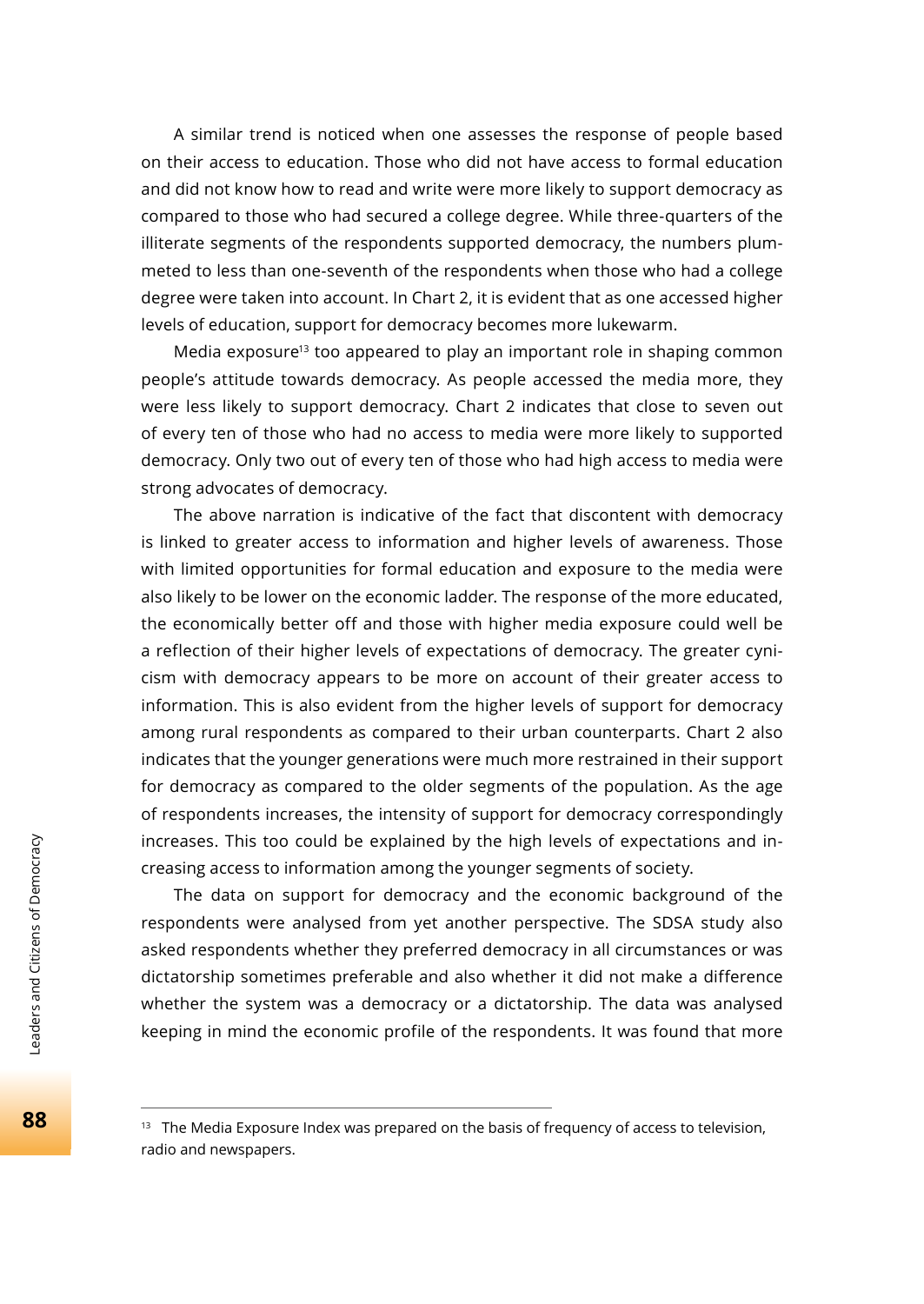than six out of every ten respondents across economic groups endorsed democracy unequivocally. Close to seven out of every ten endorsed it among the Lower Middle Class while close to two-thirds took the same stand among the Upper Class. Yet the cynicism with regard to democracy that it did not make a difference whether it was a democracy or a dictatorship was highest among the Lower Class and the Middle Class. One fourth of those in the Lower Class felt that it made no difference whether the country was a democracy or dictatorship and over two out of every ten from among the Middle Class took that stand. Data outlined in Chart 3 clearly indicates that besides awareness and media exposure, the cynicism with democracy could well also be linked to the common people's real-life experience with the workings of democracy.



#### **Chart 3 : Support for Demcracy across Economic Class**

All figures in percentage. Source: SDSA Data Set, Lokniti-CSDS.

A final analysis of support for democracy and its linkages to the economic status of respondents was attempted by comparing responses with regard to their intensity of satisfaction with the workings of democracy. Those satisfied with the workings of democracy, those not satisfied with the way democracy was functioning and those not at all satisfied with the way democracy was functioning were assessed from an economic class perspective. The analysis found that there was very little variation in the intensity of satisfaction with the workings of democracy across economic groups. Chart 4 indicates that there was a marginally higher level of extreme unhappiness with the functioning of democracy among the Upper Class, but the difference was to the tune of just two percentage points.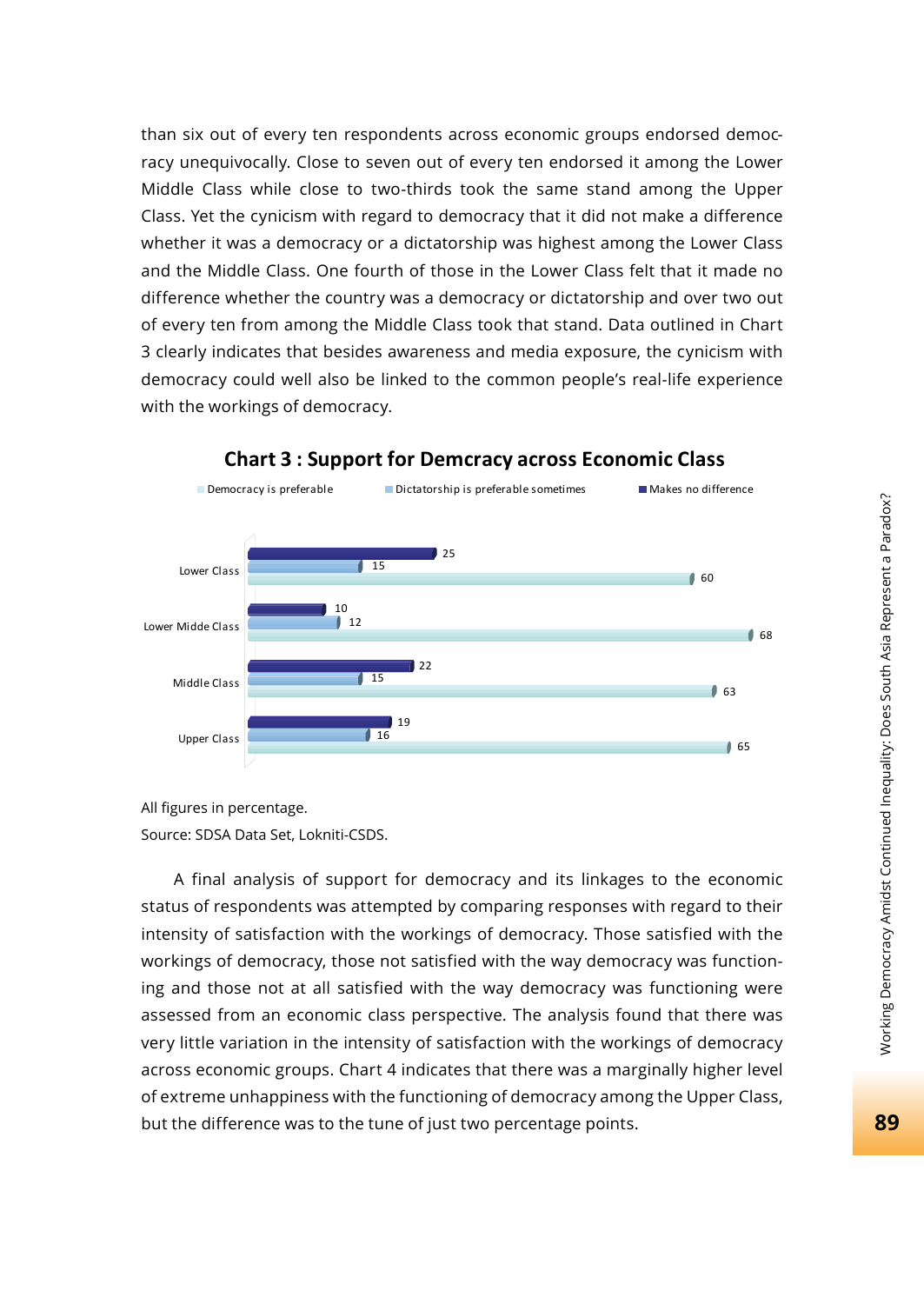## **Chart 4 : Satisfaction with Democracy**

 $654$ 28 18  $\overline{30}$  54 16 56  $128$ 16  $\overline{\phantom{0}}$  29  $\overline{\phantom{0}}$  55 16 Upper Class Middle Class Lower Midde Class Lower Class  $\blacksquare$  Satisfied with democracy  $\blacksquare$  Not very satisfied with democracy  $\blacksquare$  Not at all satisfied with democracy

All figures in percentage. Source: SDSA Data Set, Lokniti-CSDS.

## **EMERGING ISSUES**

In the first State of Democracy in South Asia study, it was reported:

The experience of South Asia has shown that democracy can be built in societies that have not attained a high level of economic growth or well being; at the same time it also shows that democracies can continue to evade the issue of poverty and destitution even when the poor constitute a majority. A mismatch between the objective and subjective economic conditions creates space for democratic contestation as well as subterfuge.<sup>14</sup>

Less than a decade later, in its second study on State of Democracy in South Asia, the above stand was endorsed and expanded upon:

...democracy occupies a place of certainty in the affective map of citizens, but its position in the cognitive map is still hazy.... The idea to "contest", is... quite well established, but the imagination of institutionalizing democracy remains weak. This gap – between the idea and its imagination constitutes a key challenge for democracy in the region despite its endorsement by large numbers.15

90

<sup>&</sup>lt;sup>14</sup> SDSA. 2008. State of Democracy in South Asia. Delhi: Oxford University Press: 149.

<sup>&</sup>lt;sup>15</sup> Sandeep Shastri, Suhas Palshikar and Sanjay Kumar. 2017. State of Democracy in South Asia II. Bengaluru: Jain University Press: 35-6.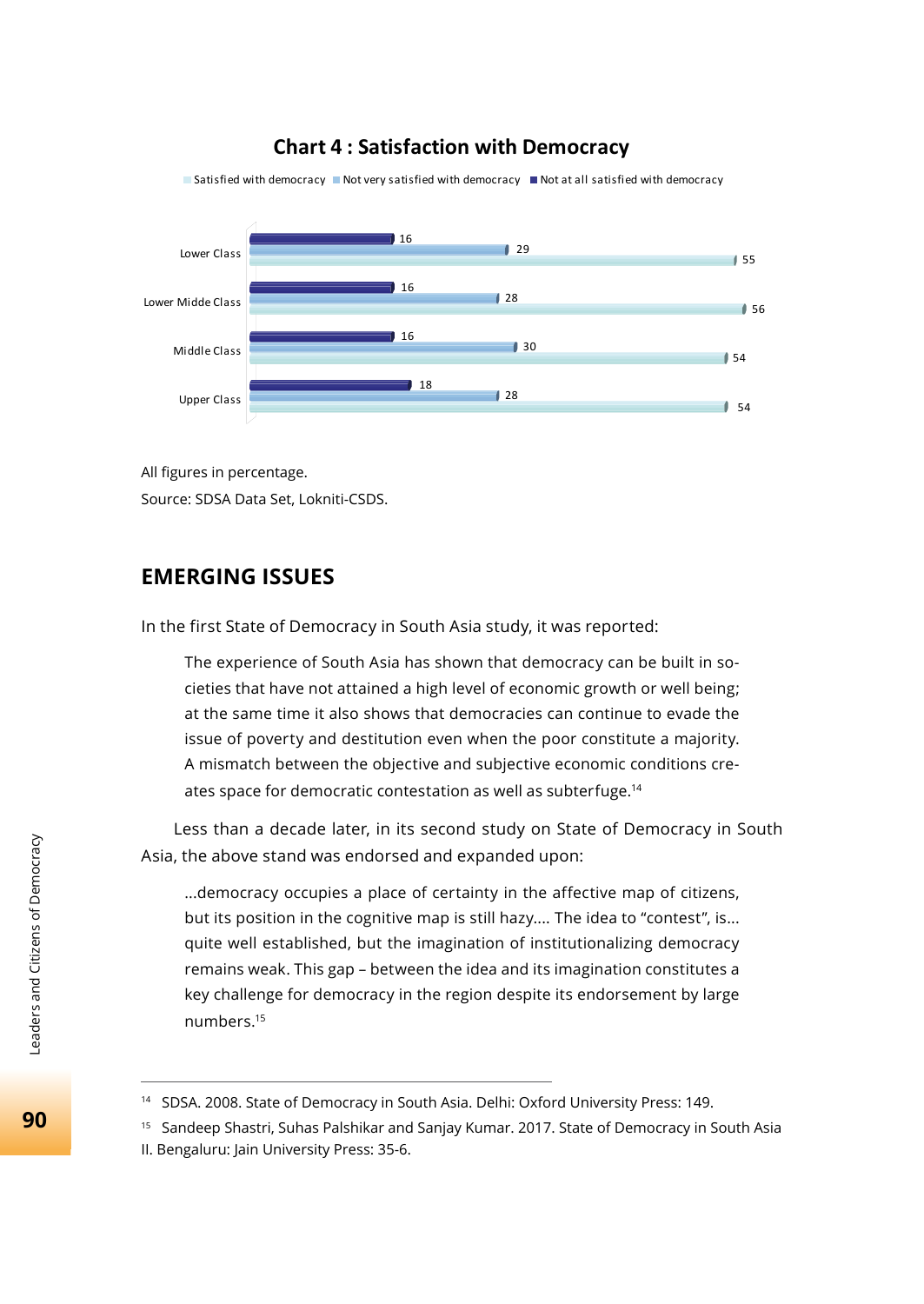The above narration highlights two important dimensions in the workings of democracy in South Asia. Firstly, there is visible and sustained proof of the continued faith of citizens in the region in the democratic process. The economic marginalisation of a large segment of society has not resulted in these segments choosing to opt out of the democratic political process. There continues to be robust endorsement and participation among the economically marginalised in the workings of democracy.

Secondly, the citizens' own economic status does not seem to have emerged as a vital category of political mobilisation. In a sense, the fact that economic inequality has not been articulated effectively in the public domain is clearly visible across South Asia. While the marginalised are disappointed with the inability of the democratic political system to improve their economic conditions, they continue to invest faith and hope in the democratic process. This is seen both in terms of their active participation as voters and in their continuing to nurture the hope that the state and its attendant institutions would help deal with their economic deprivation and alleviate their economic conditions.

## **CONCLUSION**

It is clear that South Asia provides an example of how a working democracy within a framework of continued inequality does not necessarily represent a paradox. While there is visible discontent with the practice of democracy, this has not led to any abandonment of the faith in democracy. While there is a clear mismatch between expectations and experience, promise and performance, rhetoric and reality with regard to the workings of democracy in South Asia, the hope of a "democratic dividend" in the future, especially among the economically marginalised, is evident.

It is beyond the shadow of doubt that "context" often defines and decides people's approach to issues. While democratic political systems have a mandate to usher in socio-economic transformation, the political, social and economic context in which democracies operate often explain this hiatus between an "expectation overload" and a "performance deficit". This becomes even more relevant in South Asia, where the government is seen not merely as a facilitator but as a provider of economic benefits.

South Asia is witness to the support for the "principle" of democracy meeting a challenge when confronted by the realities of the practice of democracy and democratic governance. An abiding attribute of the democratic culture in South Asia is that citizens in this region are not willing to abandon their aspirations for